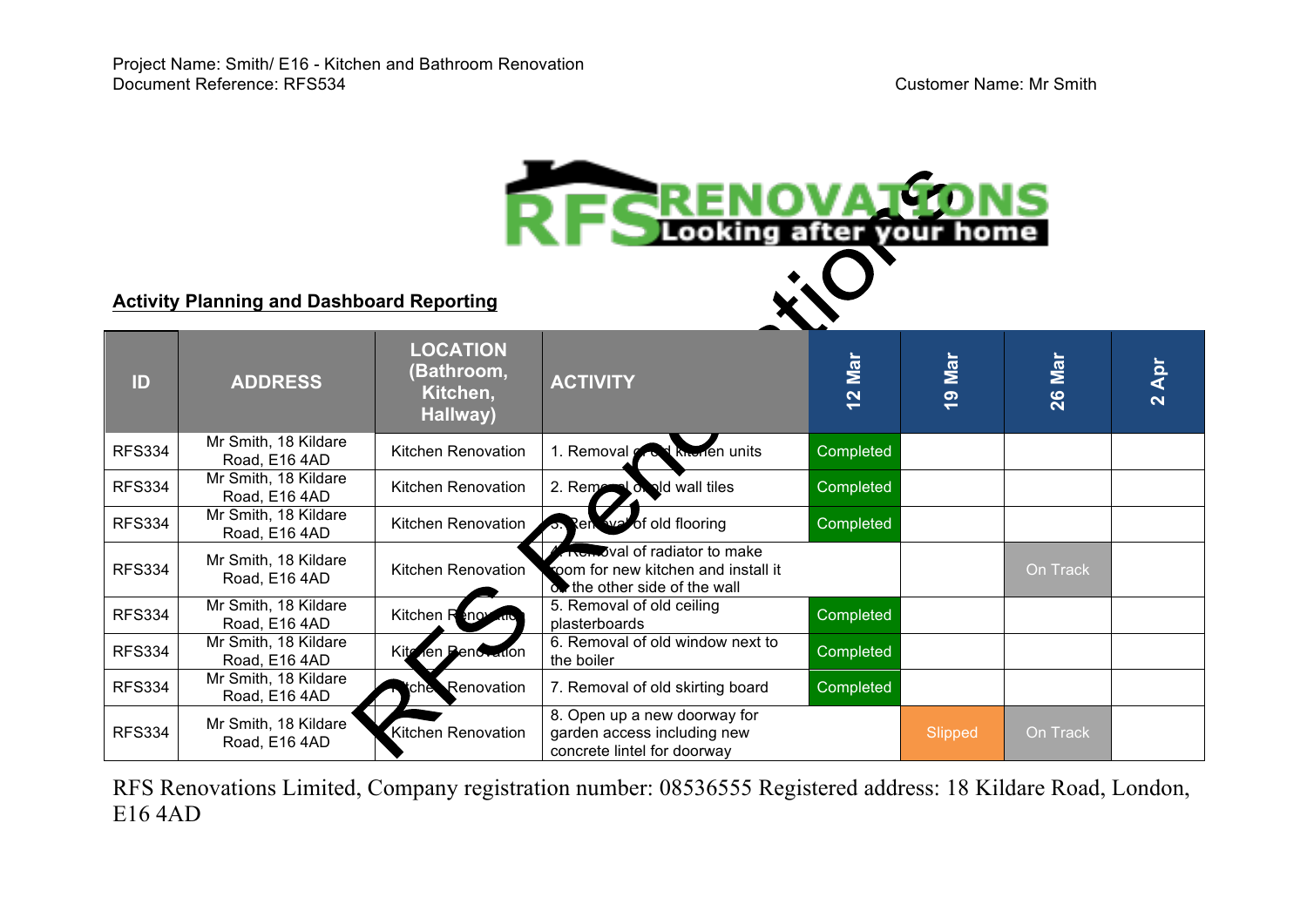| ID            | <b>ADDRESS</b>                        | <b>LOCATION</b><br>(Bathroom,<br>Kitchen,<br>Hallway) | <b>ACTIVITY</b>                                                                         | Mar<br>$\frac{2}{3}$ | Mar<br><u>ဇ</u>   | Mar<br>26 | Apr<br>$\overline{\mathbf{N}}$ |
|---------------|---------------------------------------|-------------------------------------------------------|-----------------------------------------------------------------------------------------|----------------------|-------------------|-----------|--------------------------------|
| <b>RFS334</b> | Mr Smith, 18 Kildare<br>Road, E16 4AD | Kitchen Renovation                                    | 9. Removal of kitchen entry door<br>and raise frame to ceiling                          |                      |                   |           | On Track                       |
| <b>RFS334</b> | Mr Smith, 18 Kildare<br>Road, E16 4AD | Kitchen Renovation                                    | 10. Restructuring of new x2 window<br>frames and new x2 doorways                        |                      |                   | Completed |                                |
| <b>RFS334</b> | Mr Smith, 18 Kildare<br>Road, E16 4AD | Kitchen Renovation                                    | 11. Installation of new partition<br>including insulation and walls for<br>new bathroom |                      |                   | Completed |                                |
| <b>RFS334</b> | Mr Smith, 18 Kildare<br>Road, E16 4AD | Kitchen Renovation                                    | 12. Brick Up old garden do<br>halfway for the new window                                |                      | Completed         |           |                                |
| <b>RFS334</b> | Mr Smith, 18 Kildare<br>Road, E16 4AD | Kitchen Renovation                                    | 13. Installation of yew 2 windows                                                       |                      | Completed         |           |                                |
| <b>RFS334</b> | Mr Smith, 18 Kildare<br>Road, E16 4AD | <b>Kitchen Renovation</b>                             | 14. Installation & new x3 doors<br>including gas den door                               |                      |                   |           | On Track                       |
| <b>RFS334</b> | Mr Smith, 18 Kildare<br>Road, E16 4AD | Kitchen Renovation                                    | 15. Install algorithment new 8-10<br>down plas including 2 lights for<br>bri akfatta da |                      |                   | Completed |                                |
| <b>RFS334</b> | Mr Smith, 18 Kildare<br>Road, E16 4AD | Kitchen Renovation                                    | ard up ceiling with new<br>blasterboards                                                |                      |                   | Completed |                                |
| <b>RFS334</b> | Mr Smith, 18 Kildare<br>Road, E16 4AD | Kitchen Recovation                                    | Rearrange plumbing for new<br>kitchens including waste pipes                            |                      |                   | Completed |                                |
| <b>RFS334</b> | Mr Smith, 18 Kildare<br>Road, E16 4AD | Kitche Renovatic                                      | 18. Rearrange electrics for new<br>kitchens                                             |                      | <b>Dependency</b> |           |                                |
| <b>RFS334</b> | Mr Smith, 18 Kildare<br>Road, E16 4AD | <b>Renovation</b><br>Kito                             | 19. Re-plastering walls and ceiling                                                     |                      |                   | On Track  |                                |
| <b>RFS334</b> | Mr Smith, 18 Kildare<br>Road, E16 4AD | rchen Renovation                                      | 20. Box in boiler with smaller unit<br>matching new kitchen                             |                      |                   |           | On Track                       |
|               |                                       |                                                       |                                                                                         |                      |                   |           |                                |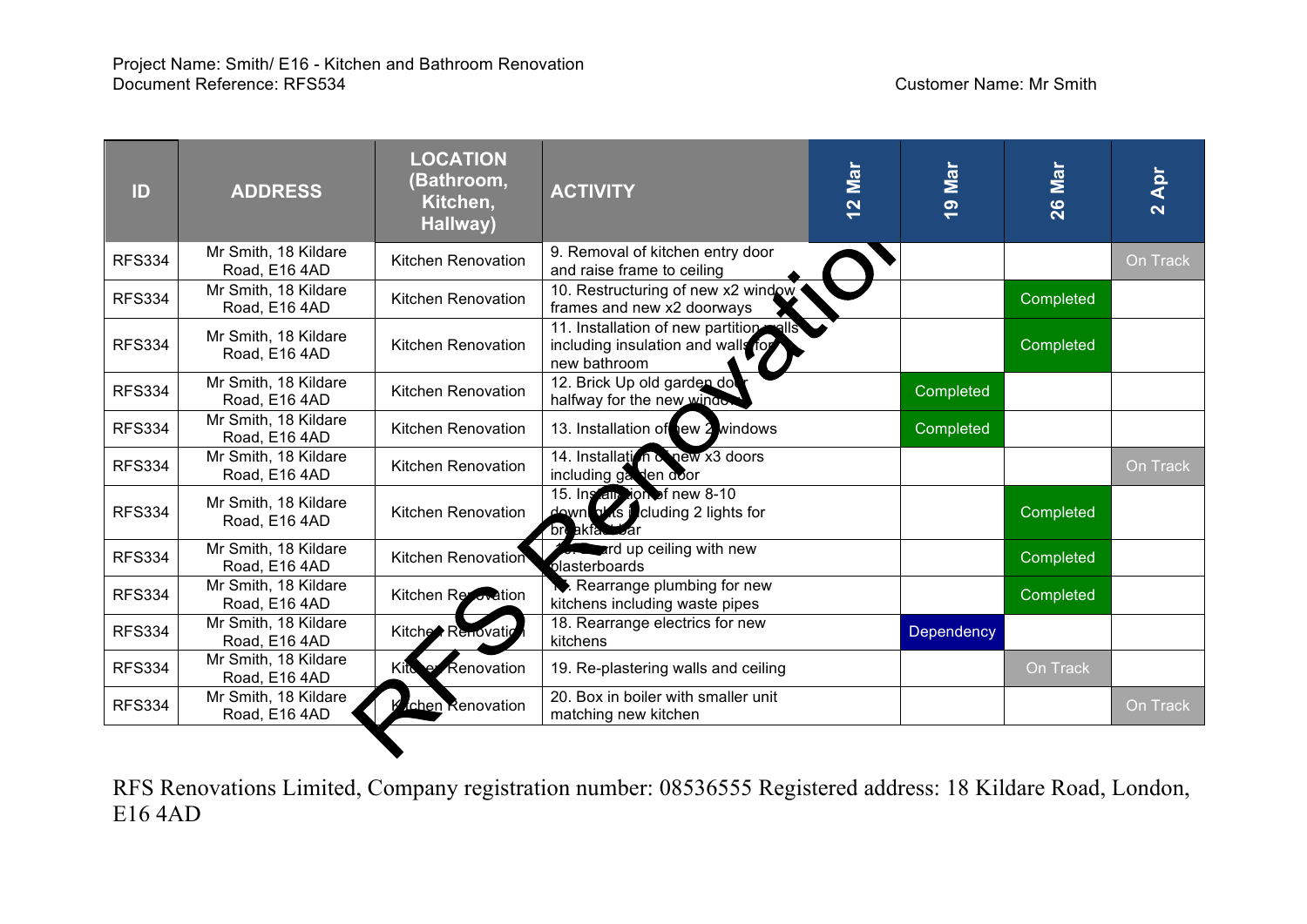| ID            | <b>ADDRESS</b>                        | <b>LOCATION</b><br>(Bathroom,<br>Kitchen,<br>Hallway) | <b>ACTIVITY</b>                                                                                                                    | Mar<br>$\frac{2}{3}$ | Mar<br>$\frac{1}{2}$ | Mar<br>26 | Apr<br>$\overline{\mathbf{N}}$ |
|---------------|---------------------------------------|-------------------------------------------------------|------------------------------------------------------------------------------------------------------------------------------------|----------------------|----------------------|-----------|--------------------------------|
| <b>RFS334</b> | Mr Smith, 18 Kildare<br>Road, E16 4AD | Kitchen Renovation                                    | 21. Installation of new wall, base<br>units or existing units and new<br>doors according to plans provided<br>from Howdens Joinery |                      |                      |           | On Track                       |
| <b>RFS334</b> | Mr Smith, 18 Kildare<br>Road, E16 4AD | Kitchen Renovation                                    | 22. Installation of new worktop                                                                                                    |                      |                      |           | On Track                       |
| <b>RFS334</b> | Mr Smith, 18 Kildare<br>Road, E16 4AD | Kitchen Renovation                                    | 23. Installation of new extractor fa<br>and new appliances                                                                         |                      |                      |           | On Track                       |
| <b>RFS334</b> | Mr Smith, 18 Kildare<br>Road, E16 4AD | Kitchen Renovation                                    | 24. Installation of new sim<br>- hd<br>mixer tap                                                                                   |                      |                      |           | On Track                       |
| <b>RFS334</b> | Mr Smith, 18 Kildare<br>Road, E16 4AD | Kitchen Renovation                                    | 25. Installation of ew corome<br>electric sockets the enfome<br>switches                                                           |                      |                      |           | On Track                       |
| <b>RFS334</b> | Mr Smith, 18 Kildare<br>Road, E16 4AD | Kitchen Renovation                                    | 26. Fit Solsk ting boards and<br>archit av s                                                                                       |                      |                      |           | On Track                       |
| <b>RFS334</b> | Mr Smith, 18 Kildare<br>Road, E16 4AD | Kitchen Renovation                                    | $2\sqrt{R}$ Ru, slown, fill and apply 2 -3<br>conte of Dulux trade pure brilliant<br>white paint on ceiling                        |                      |                      |           | On Track                       |
| <b>RFS334</b> | Mr Smith, 18 Kildare<br>Road, E16 4AD | Kitchen Revovation                                    | R. Rubdown, fill and apply 2-3<br>coats of paint of your choice on<br>walls                                                        |                      |                      |           | On Track                       |
| <b>RFS334</b> | Mr Smith, 18 Kildare<br>Road, E16 4AD | Kitch en Renovation                                   | 29. Paint all woodwork                                                                                                             |                      |                      |           | On Track                       |
| <b>RFS334</b> | Mr Smith, 18 Kildare<br>Road, E16 4AD | <b>Renovation</b><br>∕itch.                           | 30. Installation of new wooden<br>flooring                                                                                         |                      |                      |           | On Track                       |
| <b>RFS334</b> | Mr Smith, 18 Kildare<br>Road, E16 4AD | m Renovation                                          | 31. Rearrange plumbing for new<br>toilet and basin                                                                                 |                      |                      | Completed |                                |
| <b>RFS334</b> | Mr Smith, 18 Kildare<br>Road, E16 4AD | <b>Buthroom Renovation</b>                            | 32. Installation of new waste pipes<br>for toilet and basin                                                                        |                      |                      | Completed |                                |